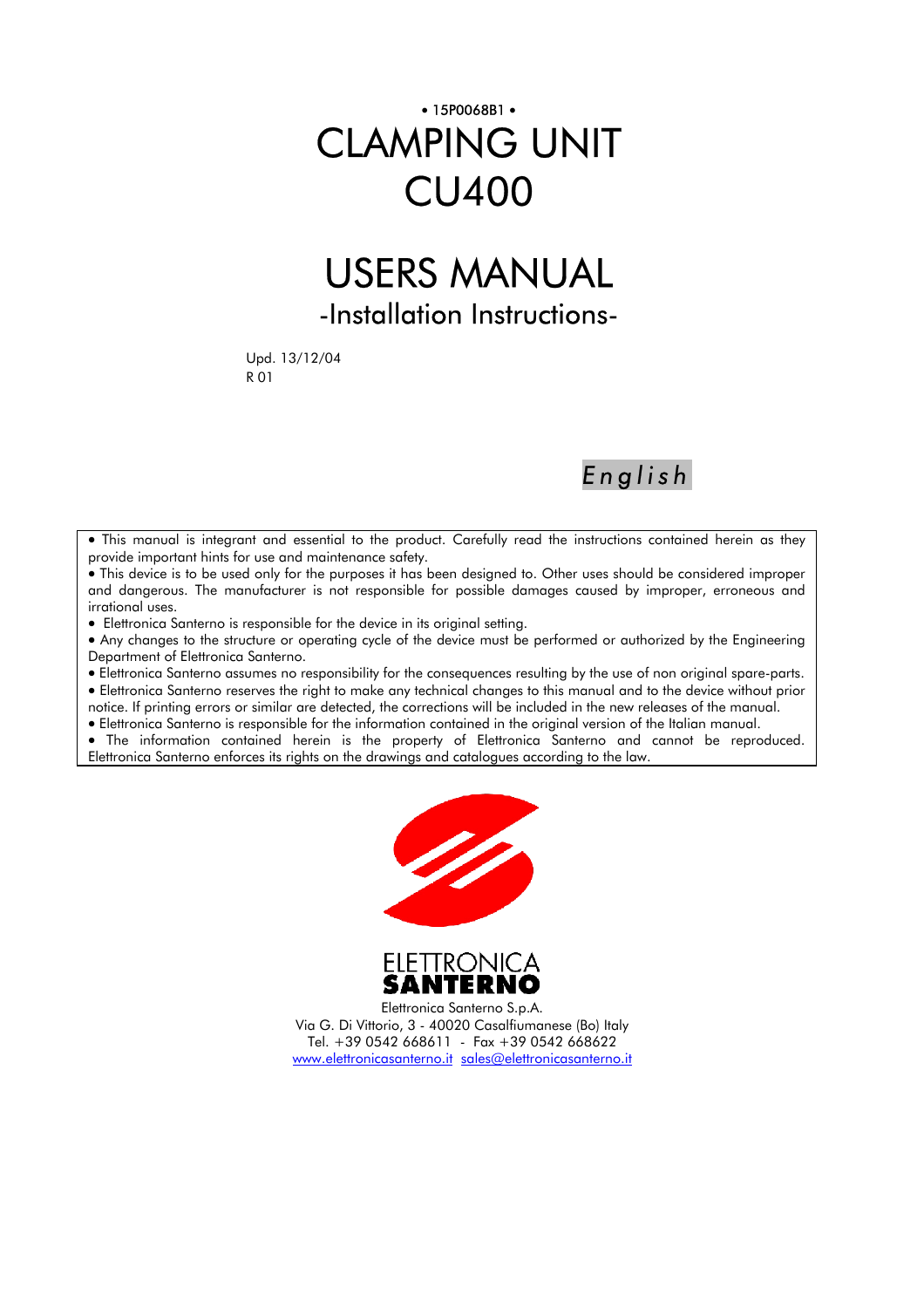

### **0. TABLE OF CONTENTS**

| 0.     |  |
|--------|--|
| 1.     |  |
| 2.     |  |
| 3.     |  |
| 4.     |  |
| 4.1.   |  |
| 4.1.1. |  |
| 4.1.2. |  |
| 4.2.   |  |
| 4.2.1. |  |
| 4.2.2. |  |
| 4.2.3. |  |
| 4.2.4. |  |
| 4.3.   |  |
| 4.3.1. |  |
| 4.3.2. |  |
| 4.3.3. |  |
| 5.     |  |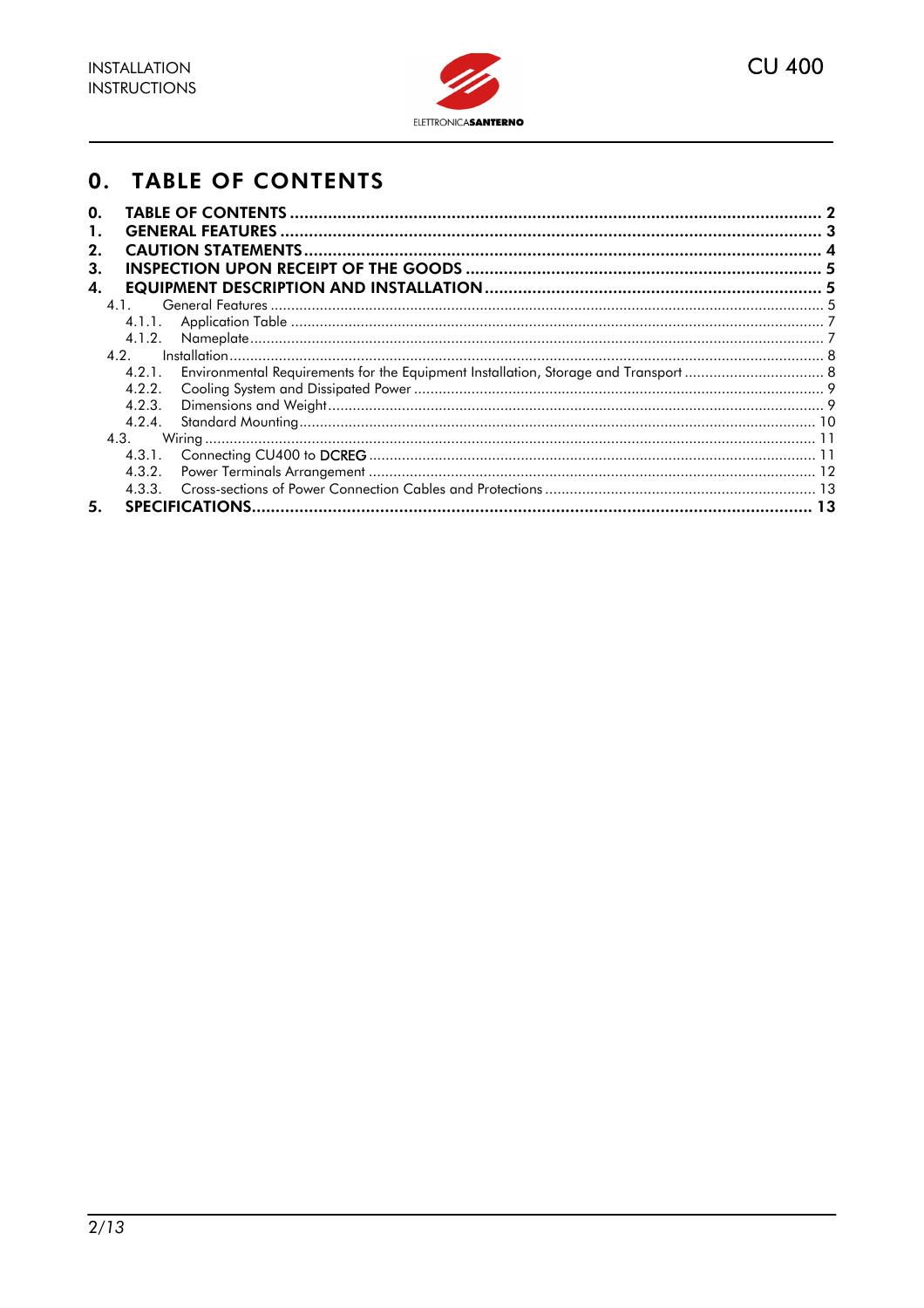

## 1. GENERAL FEATURES



NOTE The structure and the technical features of the clamping unit model can be changed without prior notice and are not binding to the end user.

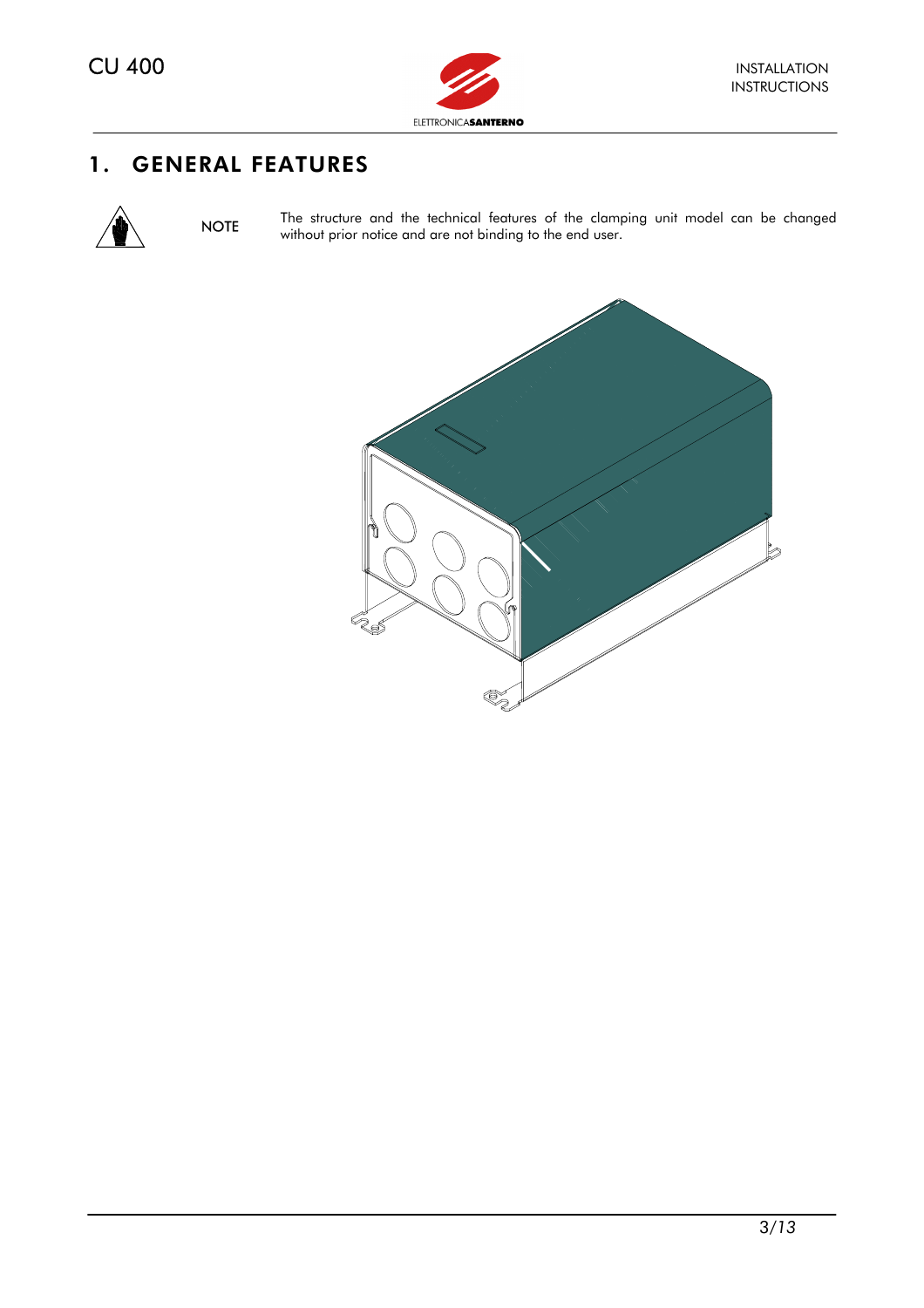

# 2. CAUTION STATEMENTS

This section contains safety statements. The non-observance of these safety instructions may cause serious injury or death and equipment failure. Carefully read the instructions below before installing, starting and operating the equipment. Only competent personnel must carry out the equipment installation.

#### SYMBOLS:

| <b>DANGER</b>  | Indicates operating procedures that, if not correctly performed, may cause serious injury<br>or death due to electrical shock. |
|----------------|--------------------------------------------------------------------------------------------------------------------------------|
| <b>CAUTION</b> | Indicates operating procedures that, if not carried out, may cause serious equipment<br>failure.                               |
| <b>NOTE</b>    | Indicates important hints concerning the equipment operation.                                                                  |

#### SAFETY STATEMENTS TO FOLLOW WHEN INSTALLING AND OPERATING THE EQUIPMENT:

| <b>NOTE</b>    | Always read this instruction manual before starting the equipment.                                                                                                                                                                                                                                        |
|----------------|-----------------------------------------------------------------------------------------------------------------------------------------------------------------------------------------------------------------------------------------------------------------------------------------------------------|
| <b>DANGER</b>  | ELECTRICAL SHOCK HAZARD – Never touch the electrical parts when the equipment is<br>on; always wait at least 5 minutes after switching off the equipment.                                                                                                                                                 |
| <b>DANGER</b>  | Never perform any operation on the magnet when the DCREG is on.                                                                                                                                                                                                                                           |
| <b>DANGER</b>  | Do not perform electrical connections when the converter is on. Electrical shock hazard<br>exists on output terminals (B1, B2) even when the converter is disabled. Wait at least 5<br>minutes after switching off the converter before operating on the electrical connection of<br>clamping unit CU400. |
| <b>DANGER</b>  | EXPLOSION AND FIRE – Explosion and fire hazard exists if the equipment is installed in<br>presence of flammable fumes. Do not install the equipment in places exposed to<br>explosion and fire hazard, even if the magnet is installed there.                                                             |
| <b>CAUTION</b> | Do not connect supply voltages exceeding the equipment rated voltage to avoid damaging<br>the internal circuits.                                                                                                                                                                                          |
| <b>CAUTION</b> | Do not connect the equipment power supply to the output terminals (B1, B2) or the control<br>terminals. The equipment power supply must be connected only to the relevant terminals.                                                                                                                      |
| <b>CAUTION</b> | Do not perform any isolation test between the power terminals or the control terminals.                                                                                                                                                                                                                   |
| <b>CAUTION</b> | Make sure that the fastening screws of the control terminal board and the power terminal<br>board are properly tightened.                                                                                                                                                                                 |
| <b>CAUTION</b> | Respect the environmental requirements for the equipment installation.                                                                                                                                                                                                                                    |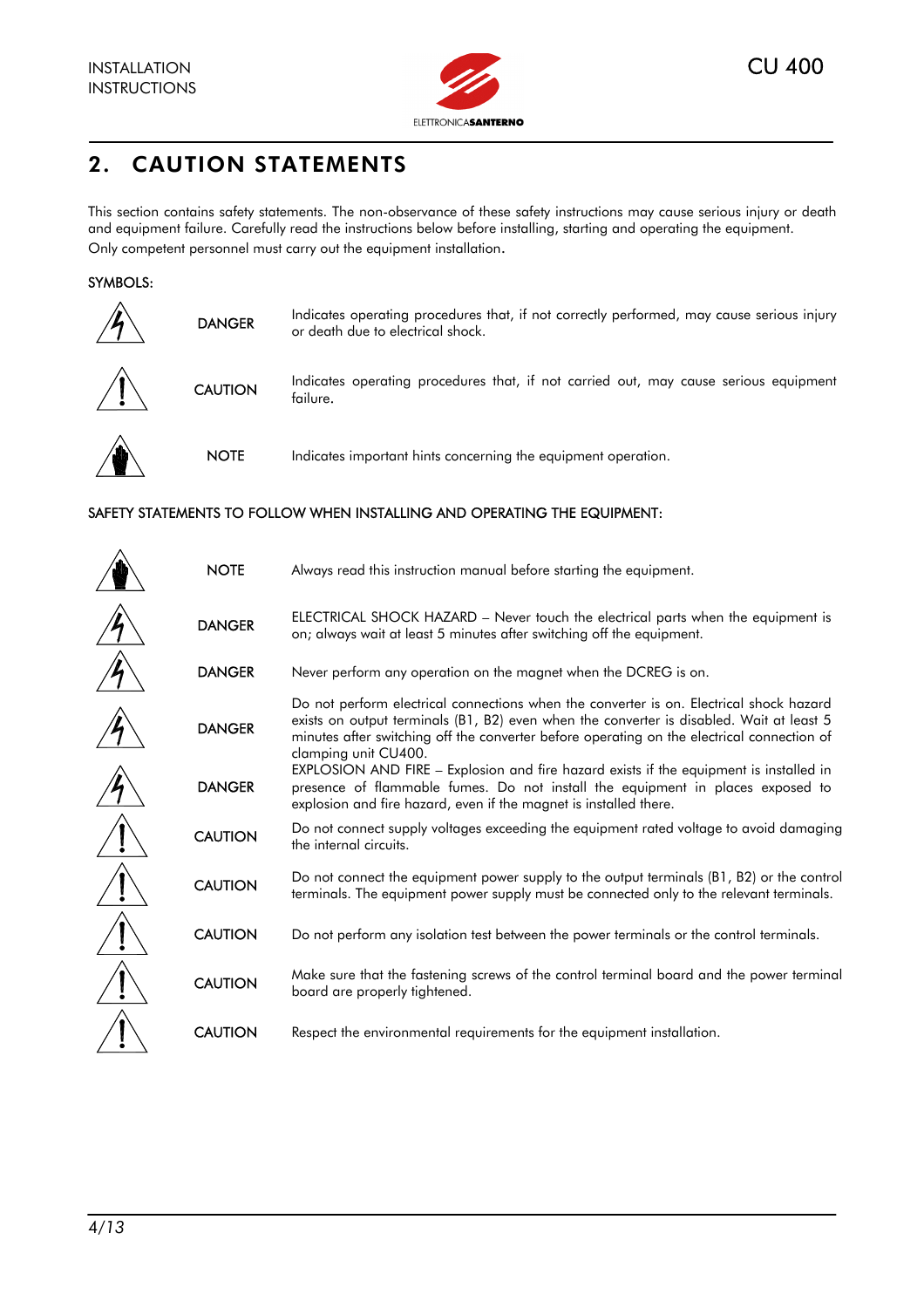

# 3. INSPECTION UPON RECEIPT OF THE GOODS

Make sure that the equipment is not damaged and it complies with the equipment you ordered by referring to the nameplate located on the clamping unit front part. The CU nameplate is described below. If the equipment is damaged, contact the supplier or the insurance company concerned. If the equipment does not comply with the one you ordered, please contact the supplier as soon as possible.

If the equipment is stored before being started, make sure that the ambient conditions do not exceed the ratings mentioned in section "Installation". The equipment guarantee covers any manufacturing defect. The manufacturer has no responsibility for possible damages due to transportation or unpacking. The manufacturer is not responsible for possible damages or faults caused by improper and irrational uses; wrong installation; improper conditions of temperature, humidity, or the use of corrosive substances. The manufacturer is not responsible for possible faults due to the equipment operation at values exceeding the equipment ratings and is not responsible for consequential and accidental damages. The equipment is covered by a 3-year guarantee starting from the date of delivery.

Product ID:  $CU$  400<br> $CU =$ ID code 400 = rated voltage

# 4. EQUIPMENT DESCRIPTION AND INSTALLATION

# **4.1. General Features**

Clamping unit CU400 protects a DC converter when it is subject to dangerous overvoltage conditions generated when the current conduction mesh of the magnet unexpectedly opens. Power is cut by CU400, which avoids dangerous overvoltage conditions. Overvoltage depends on the time when power is cut:

$$
V = L\frac{dl}{dt}
$$

Energy stored in the magnet, calculated with the formula below,

$$
E = \frac{1}{2}LI^2
$$

is "absorbed" and stored in an RC-type clamping circuit, where overvoltage is limited by a capacitor and is dissipated by resistor R.

To ensure proper clamping, unit CU400 must be connected directly to the converter DC side. To suppress the first current peak generated by the capacitor, this is precharged when connecting the main voltage of the mains (typically 400 VAC) to the relevant terminals in terminal board X1.

Figure 1 illustrates the system operation: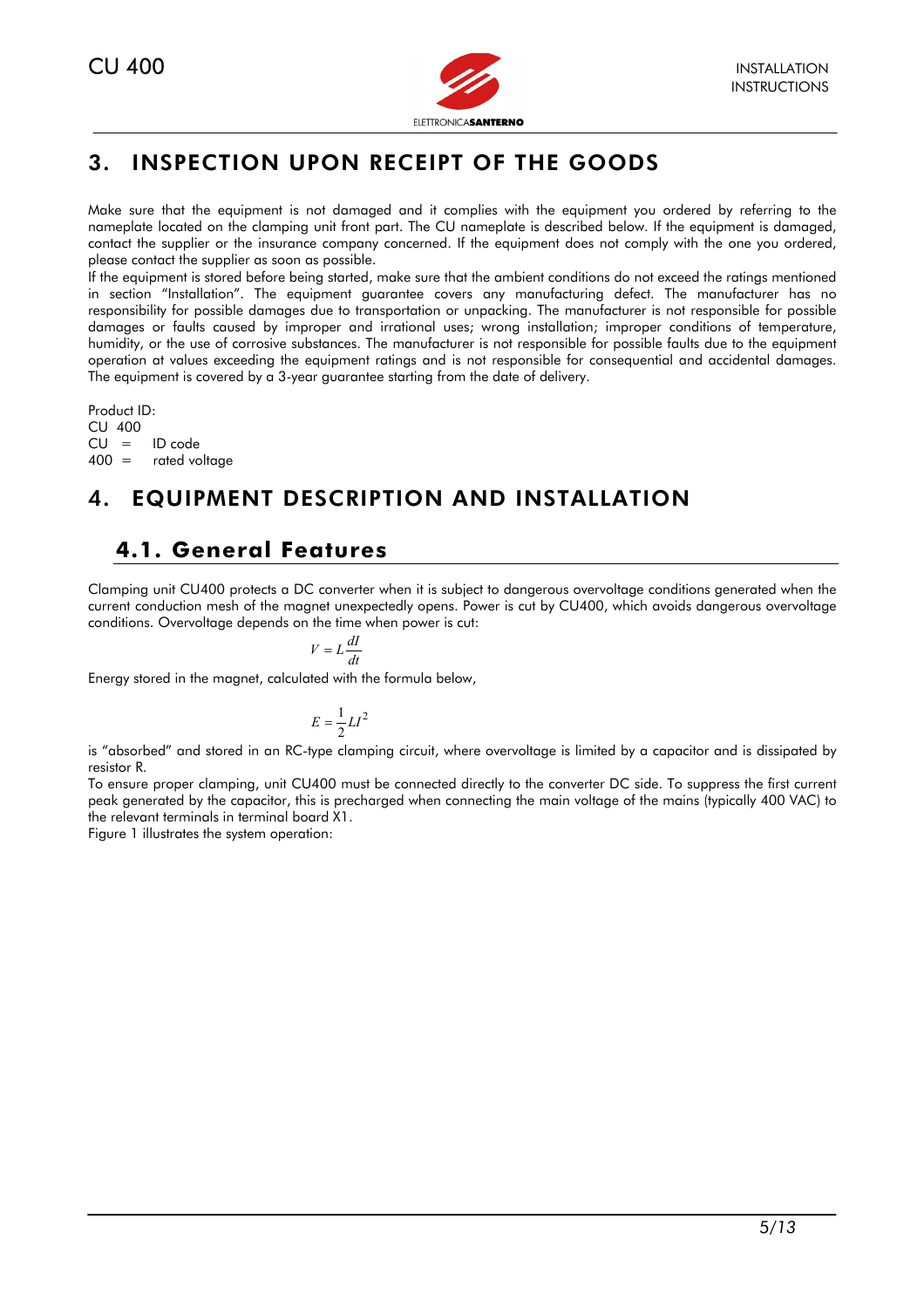



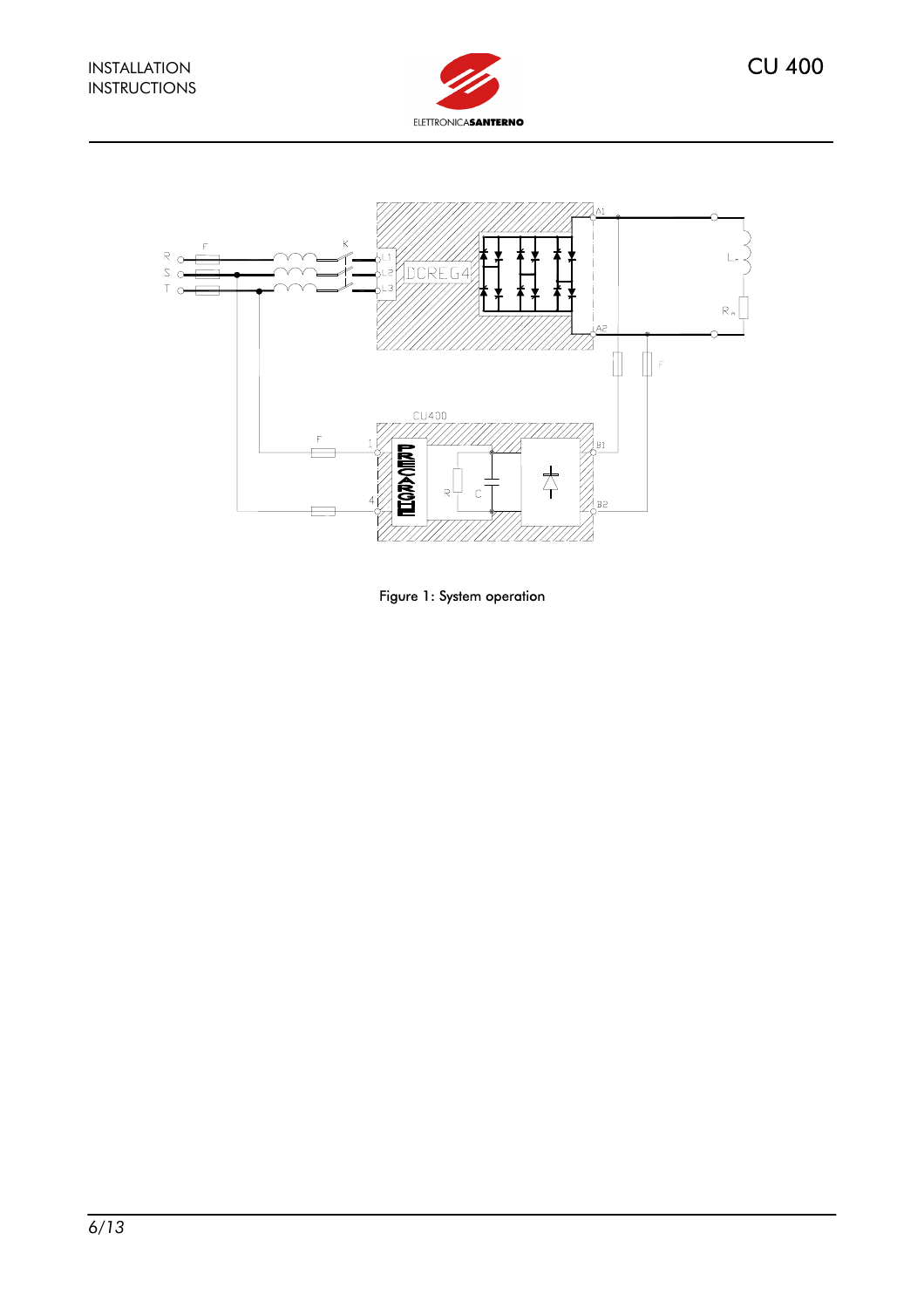

## 4.1.1. APPLICATION TABLE

| <b>DCREG Size</b> | <b>Clamping Unit</b> | <b>External Capacitor</b><br>(microF) | Max. inductance of the<br>Magnet | Mains Max. Voltage<br>(VAC) |
|-------------------|----------------------|---------------------------------------|----------------------------------|-----------------------------|
| <b>DCREG4.10</b>  | CU400                | None                                  | 1 Henry                          | 440                         |
| DCREG4, 20        | <b>CU400</b>         | None                                  | 1 Henry                          | 440                         |
| DCREG4, 40        | CU400                | None                                  | 1 Henry                          | 440                         |
| <b>DCREG4.70</b>  | CU400                | None                                  | 1 Henry                          | 440                         |
| <b>DCREG4.100</b> | <b>CU400</b>         | None                                  | 1 Henry                          | 440                         |
| <b>DCREG4.150</b> | CU400                | None                                  | 0.8 Henry                        | 440                         |
| <b>DCREG4.180</b> | CU400                | 2x 3300                               | 0.8 Henry                        | 440                         |
| <b>DCREG4.250</b> | <b>CU400</b>         | 2x 6800                               | 0.6 Henry                        | 440                         |
| <b>DCREG4.350</b> | 2x CU400             | None                                  | 0.6 Henry                        | 440                         |
| <b>DCREG4.410</b> | 3x CU400             | None                                  | 0.5 Henry                        | 440                         |

#### 4.1.2. NAMEPLATE

Example of a nameplate applied to the clamping unit:

| ZZ0068040           |                                                                                                                                                                                                                                                                                                                                                                                                                                                                                                                                                                                                                                                                                          | <b>Clamping Unit CU400</b> |                                                                                                                                                         |  |
|---------------------|------------------------------------------------------------------------------------------------------------------------------------------------------------------------------------------------------------------------------------------------------------------------------------------------------------------------------------------------------------------------------------------------------------------------------------------------------------------------------------------------------------------------------------------------------------------------------------------------------------------------------------------------------------------------------------------|----------------------------|---------------------------------------------------------------------------------------------------------------------------------------------------------|--|
| Input               | AC 3PH<br>220.440V<br>$+5/-15%$                                                                                                                                                                                                                                                                                                                                                                                                                                                                                                                                                                                                                                                          |                            | <b>Size</b><br>S <sub>0</sub><br>50/60Hz                                                                                                                |  |
|                     |                                                                                                                                                                                                                                                                                                                                                                                                                                                                                                                                                                                                                                                                                          |                            | I max 150 A<br>130<br>A<br>nom.                                                                                                                         |  |
| voltage<br>230-440V | Applicable magnet power (kW)<br>current<br>130                                                                                                                                                                                                                                                                                                                                                                                                                                                                                                                                                                                                                                           |                            | Immunity:<br>EN50082-1-2 EN61800-3 ed.2<br>Emission:<br>none<br>EN550011<br>$gr.2$ cl.A<br>Safety: EN61800-5-1: EN50178;<br>EN60204-1 ; IEC 22/G/109/NP |  |
|                     | PERICOLO!: TENSIONE PERICOLOSA FINO A 5 MINUTI DALLA DISALIMENTAZIONE DELL'APPARECCHIATURA<br>DANGER! HAZARDOUS VOLTAGE REMAIS UP TO 5 MINUTES AFTER REMOVING MAIN POWER<br>DANGER! VOLTAGE RESIDU DANGEREUX JUSQU'A 5 MINUTES APRES LE DEBRANCHEMENT DE L'APPAREILLAGE<br>WARNUNG !: NACH ABSCHALTUNG DER EINRICHTUNG STEHT NOCH 5 MINUTEN LANG GEFAEHRLICHE SPANNUNG AN<br>PELIGRO!: VOLTAJE PELIGROSO PERMANECE POR 5 MINUTOS DESPUES DE LA DESACTIVACION DE L'EQUIPO<br>CONSULTARE IL MANUALE DI ISTRUZIONI PRIMA DELL'USO<br><b>CHECK THE OPERATION MANUAL</b><br>CONSULTER LE MANUEL D'INSTRUCTION<br>SIEHE DAZU BETRIEBSANLEITUNGEN<br><b>CONSULTAR EL MANUAL DE ISTRUCCIONES</b> |                            | www.elettronicasanterno.it<br><b>MADE IN ITALY</b>                                                                                                      |  |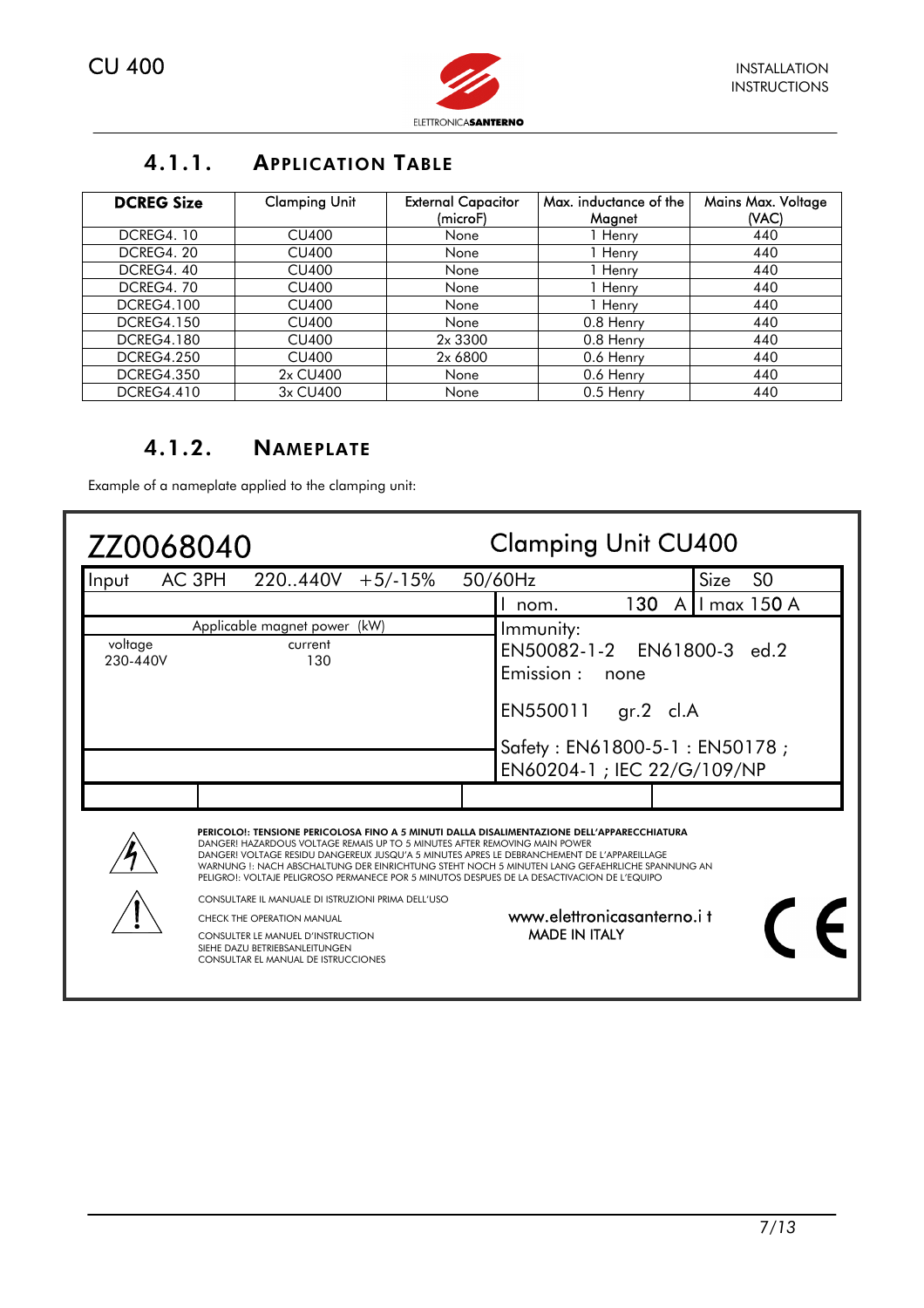

# **4.2. Installation**



CAUTION The clamping unit must be connected directly to the output terminals of the DCREG.



CAUTION The bottom of the clamping unit may reach high temperatures; make sure that the bearing surface is not heat-sensitive.

## 4.2.1. ENVIRONMENTAL REQUIREMENTS FOR THE EQUIPMENT INSTALLATION, STORAGE AND TRANSPORT

| Operating ambient temperatures                 | $0-40^{\circ}$ C with no derating                            |
|------------------------------------------------|--------------------------------------------------------------|
|                                                | from 40°C to 50°C with a 2% derating of the rated            |
|                                                | current for each degree beyond 40°C                          |
| Ambient temperatures for storage and transport | $-25^{\circ}$ C - $+70^{\circ}$ C                            |
| Installation environment                       | Pollution degree 2 or higher.                                |
|                                                | Do not install in direct sunlight and in places              |
|                                                | exposed to conductive dust, corrosive gases,                 |
|                                                | vibrations, water sprinkling or dripping; do not             |
|                                                | install in salty environments.                               |
| Altitude                                       | Up to 1000 m above sea level.                                |
|                                                | For higher altitudes, derate output current of 2%            |
|                                                | every 100m above 1000m (max. 4000m).                         |
| Operating ambient humidity                     | From 5% to 95%, from $1g/m^3$ to 25g/m <sup>3</sup> , non    |
|                                                | condensing and non freezing (class 3k3 according to          |
|                                                | EN50178)                                                     |
| Storage ambient humidity                       | From 5% to 95%, from $1g/m^3$ to 25g/m <sup>3</sup> , non    |
|                                                | condensing and non freezing (class 1k3 according to          |
|                                                | EN50178).                                                    |
| Ambient humidity during transport              | Max. 95%, up to 60g/m <sup>3</sup> ; condensation may appear |
|                                                | when the equipment is not running (class 2k3                 |
|                                                | according to EN50178)                                        |
| Storage and operating atmospheric pressure     | From 86 to 106 kPa (classes 3k3 and 1k4 according            |
|                                                | to EN50178)                                                  |
| Atmospheric pressure during transport          | From 70 to 106 kPa (class 2k3 according to                   |
|                                                | EN50178)                                                     |



**CAUTION** 

Ambient conditions strongly affect the equipment life. Do not install the equipment in places that do not have the above-mentioned ambient conditions.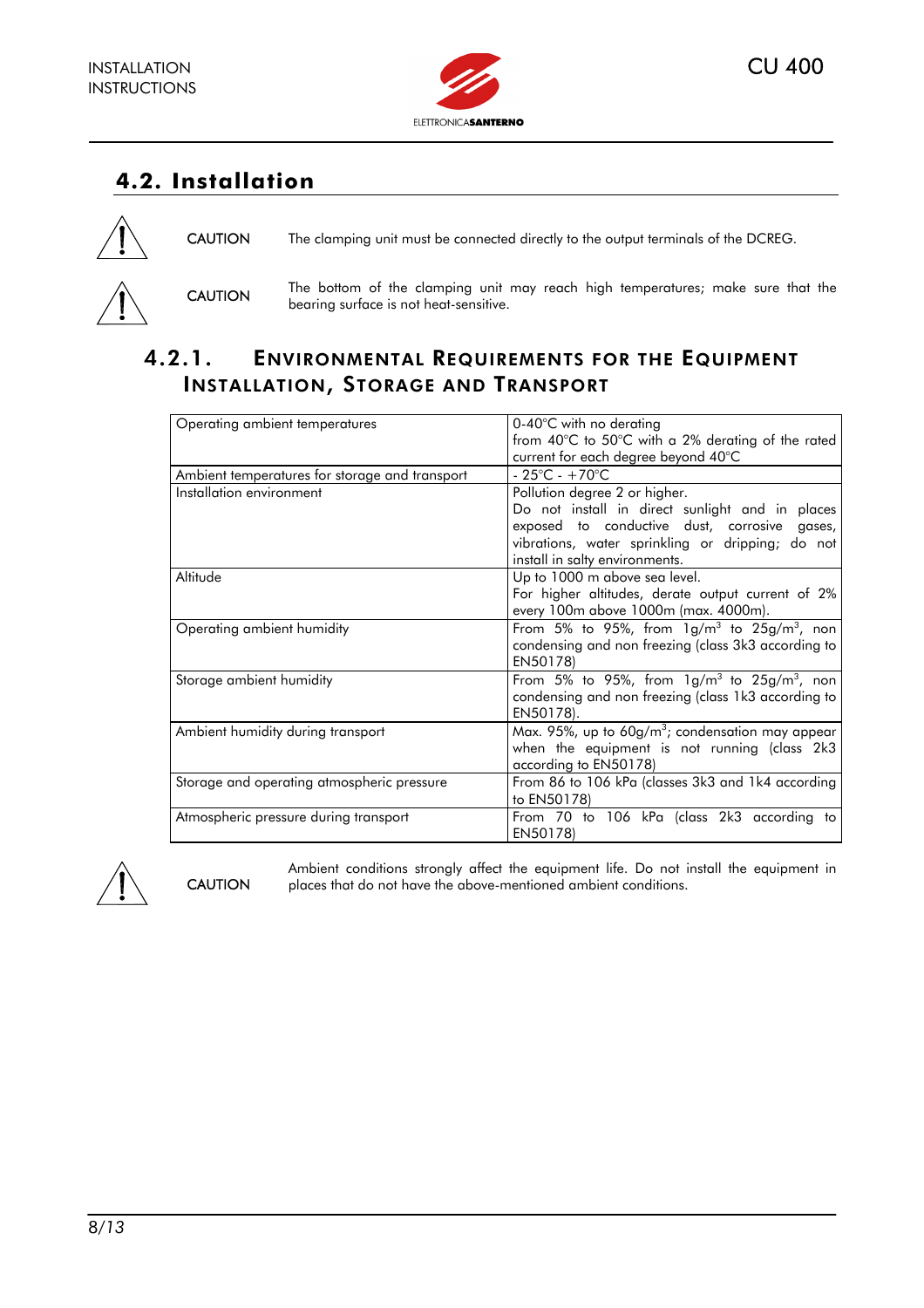

### 4.2.2. COOLING SYSTEM AND DISSIPATED POWER

No heat is generated by the clamping unit, except during the short time when energy is dissipated from the magnet. Because this seldom occurs, the mean dissipated power is very weak and never exceeds 20 Watts. When the clamping unit is supposed to be installed in a mains subject to strong disturbance or to frequent power cuts, instant power dissipated by CU400 is equal to approx. 1.5 kW. The mean power to be considered for the cooling of CU400 is given by the formula:

Pm  $=$  20  $*$  N (watts)

#### where  $N =$  number of estimated power cuts per hour

#### 4.2.3. DIMENSIONS AND WEIGHT

Overall dimensions of CU400 are the following:

| Height | $H = 348$ mm      |
|--------|-------------------|
| Width  | $W = 130$ mm      |
| Depth  | $= 130$ mm<br>D.  |
| Weight | 3.9 <sub>kg</sub> |

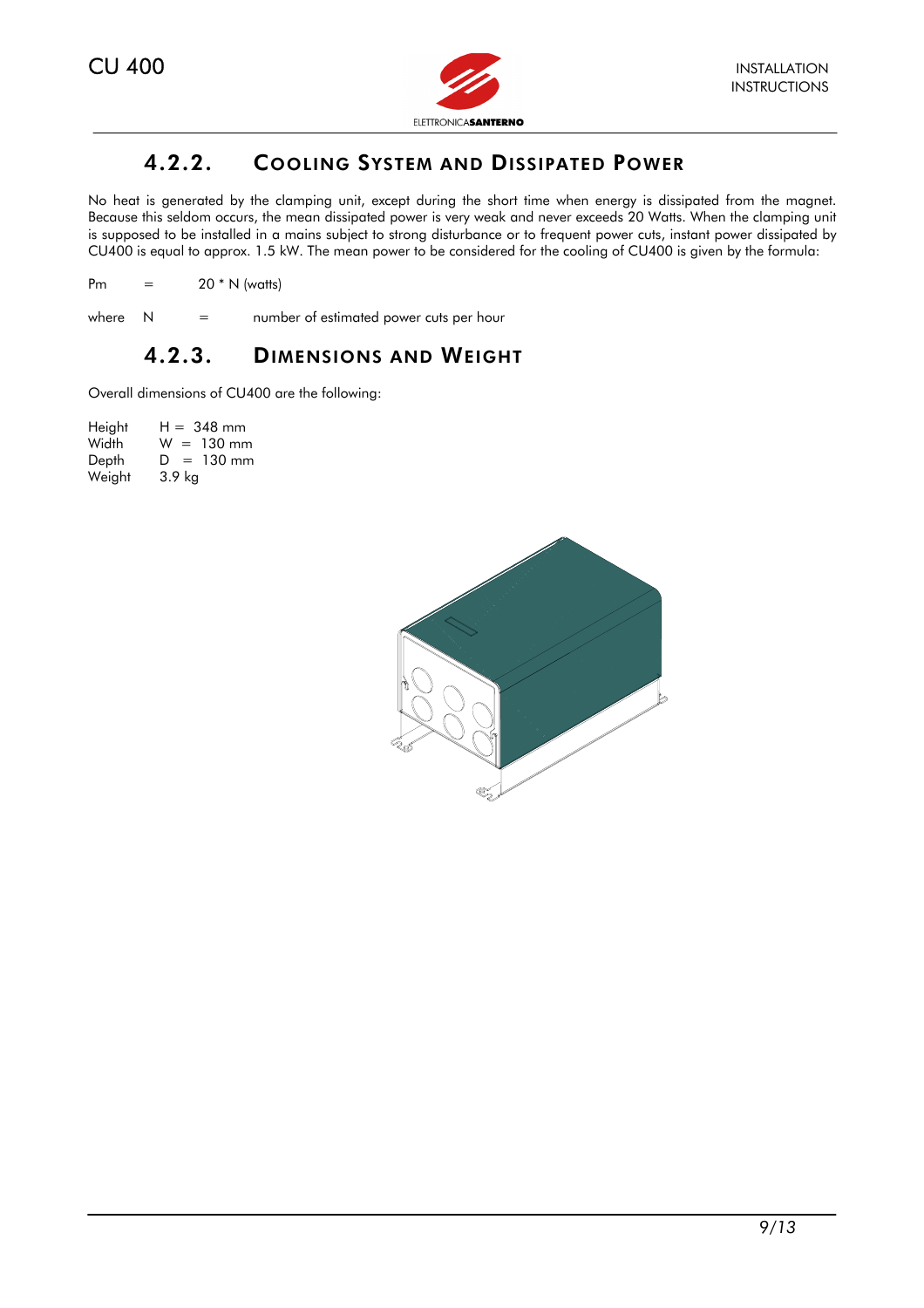

# 4.2.4. STANDARD MOUNTING





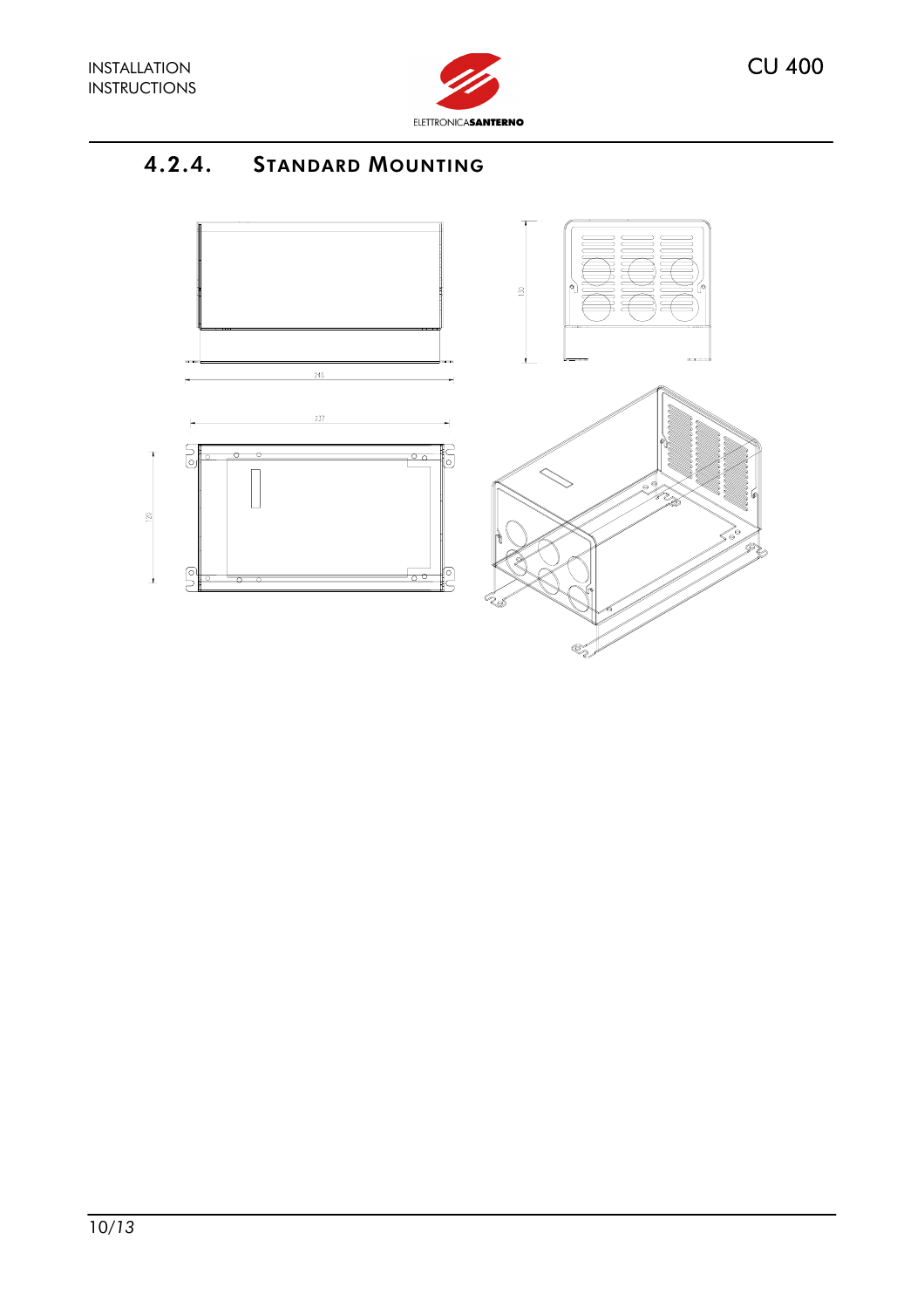

# **4.3. Wiring**

# 4.3.1. CONNECTING CU400 TO DCREG

Clamping unit CU400 must be connected to an AC/DC converter used to power the magnets.

Four electrical connections are needed: two connections on the converter DC side, two connections to the main mains.

Due to these connections, the internal components of the clamping unit are exposed to the mains potential.

Connections are illustrated in Figure 2.

If magnets with current ratings exceeding 150 A are required (see Table 4.3.3), multiple parallel-connected clamping units can be used.

For applications exceeding 150 A, additional capacitors are required, or multiple clamping units must be parallelconnected.



Figure 2: Parallel-connected CU400 Units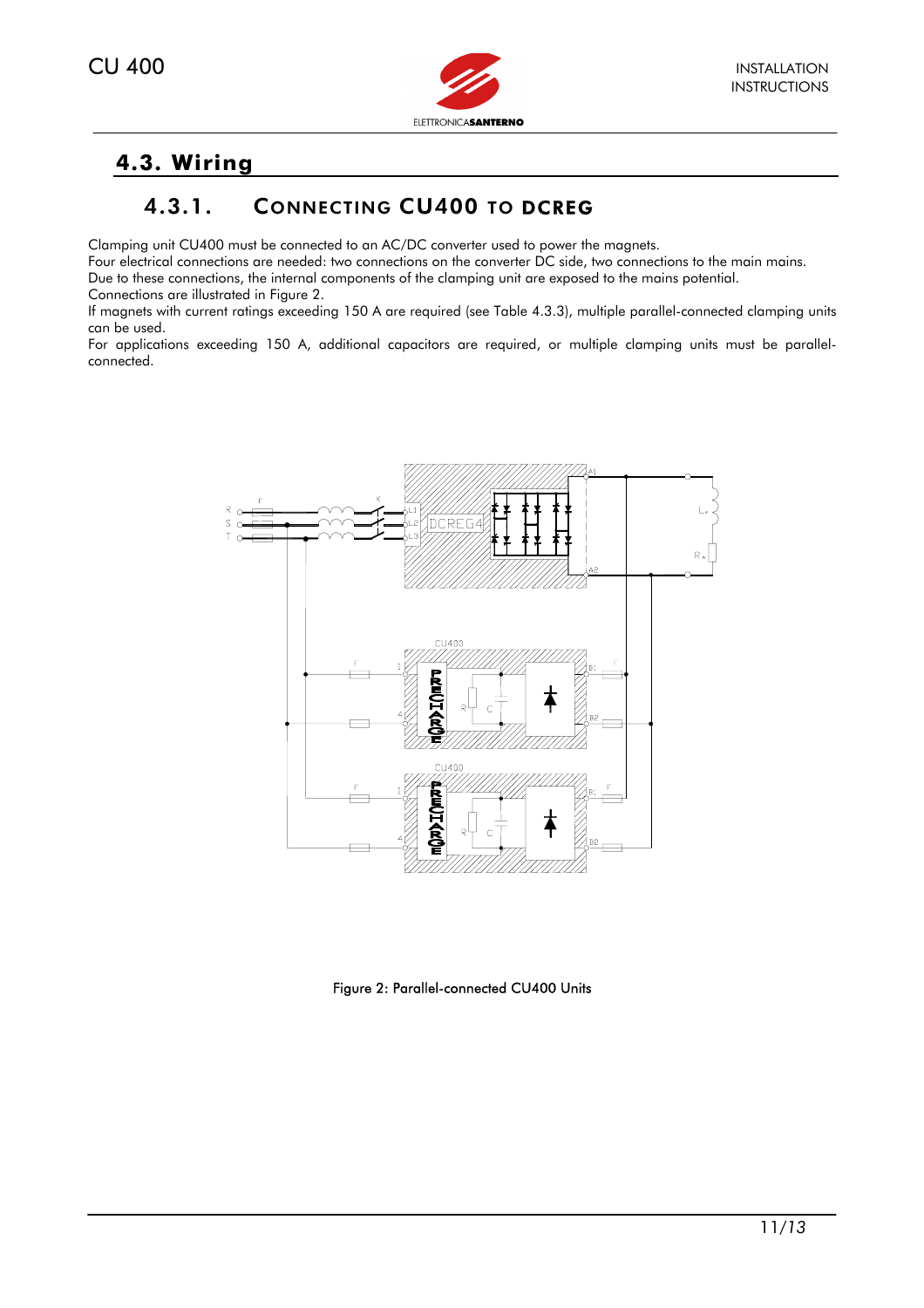

### 4.3.2. POWER TERMINALS ARRANGEMENT

To gain access to the power terminals, just remove the cover of the clamping unit. To do so, loosen the four fastening screws of the cover, located both on the front side and on the rear side.

Just loosen the fastening screws to remove the cover from the top.

Power terminals B1 and B2 are made of two copper bars, that can be reached from the two front holes in the bottom right corner of the CU base.

Terminal board M1 (used for precharge mains voltage) can be reached from the front hole in the top left corner (see fig. below); this connection is protected against internal short-circuits.

The terminals to be connected to external capacitors (if any) are called (+) and (-); always check the terminal polarity before connecting any capacitor.





- B1 Connection to copper bar Connection to the DC-side of the DCREG
- B2 Connection to copper bar Connection to the DC-side of the DCREG
- (+) Connection to copper bar Connection of external capacitors
- (–) Connection to copper bar Connection of external capacitors
- M<sub>1</sub> 1 mains voltage connection (400 VAC 50 Hz)
- M1 4 mains voltage connection (400 VAC 50 Hz)

| <b>DANGER</b>  | Before changing the equipment connections, shut off the inverter and wait at least 5<br>minutes to allow for the discharge of the heatsinks in the DC-link.                                                       |
|----------------|-------------------------------------------------------------------------------------------------------------------------------------------------------------------------------------------------------------------|
| <b>CAUTION</b> | Always make sure that the supply voltage ranges between the limits stated in the inverter<br>nameplate.                                                                                                           |
| <b>CAUTION</b> | Always connect the ground terminal to avoid electrical shock hazard and to limit<br>disturbance.<br>The user has the responsibility to provide a grounding system in compliance with the<br>regulations in force. |
| <b>CAUTION</b> | After connecting the equipment, check the following:<br>all wires must be properly connected;<br>no link is missing.                                                                                              |